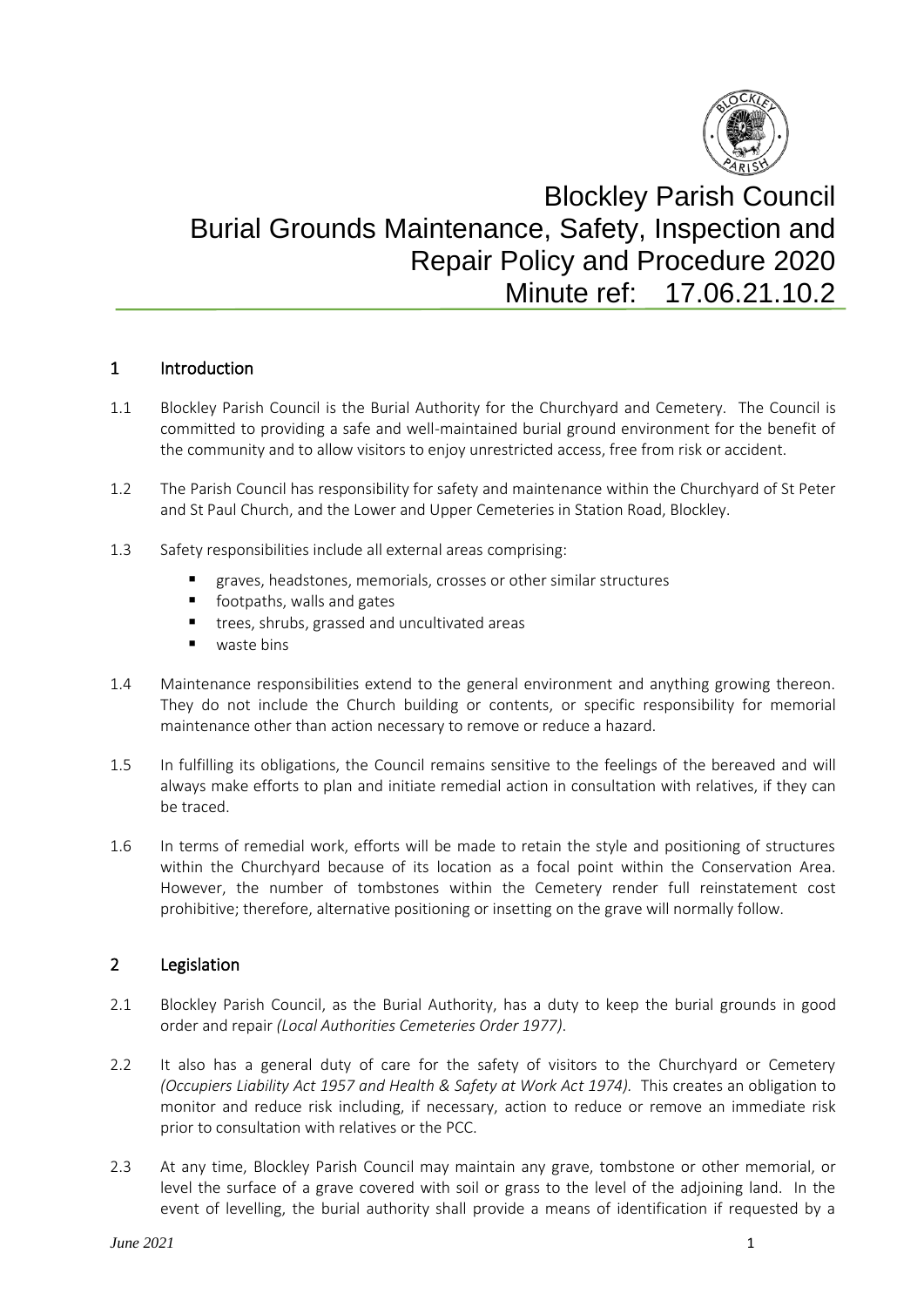relative.

- 2.4 For most graves, the right to burial and to place a headstone or memorial will expire after a maximum of 100 years from the date of grant. At the expiry of this period, the burial authority may move a tombstone or other memorial:
	- to another place in the cemetery; or
	- for preservation elsewhere or destruction
- 2.5 Action within the grant period requires written consent of the owner's representative. If the owner cannot be traced, three month's notice can be given by displaying a local notice and taking two newspaper advertisements. In addition, the Area Dean will be given three month's notice of the burial authority intention to:

Remove and destroy:

- any tombstone or memorial that is illegible or dilapidated by long neglect
- railings and kerbs surrounding a grave and foundation slabs
- other surface fittings, or flowering or other plants

Alter the position of:

- a tombstone or memorial on a grave or re-erect it in another place in a cemetery
- railings surrounding a grave
- grave surface by levelling

# 3 Partnership Working & Communication

- 3.1 The Churchyard is owned by the Church, although responsibility for maintenance has been transferred to Blockley Parish Council. As the owner of the land, the Church retains an interest in all related activities and these are managed through the Parochial Church Council (PCC).
- 3.2 Blockley Parish Council will consult and notify the PCC of any forthcoming safety inspections or remedial work in the Churchyard and, in general, will maintain open and regular communication to encourage cooperation and joint working.
- 3.3 With regard to annual memorial safety inspections in the Churchyard or Cemetery, a faculty will be required from the Diocese (Area Dean) to approve formal inspection and, thereafter, any remedial work.
- 3.4 In managing memorial safety in the burial ground, Blockley Parish Council recognise that communication with the community is essential, including notification of all aspects of the inspection and making safe work.

# 4 Burials, Gravestone Installation & Responsibility

- 4.1 New Churchyard burials are confined to the interment of cremated remains over which a small stone tablet inset into the ground can be permitted. There is also potential for second or subsequent interment of cremated remains in family plots. The responsibility for specification and authorisation remains with the Church.
- 4.2 New burials in the Lower Cemetery (open ground or cremated remains) are no longer allowed. Second or subsequent burials in family plots may be restricted where original graves are more than 75 years old or specific plot locations cannot be identified. Such applications must be authorised by the Clerk to Blockley Parish Council (Clerk).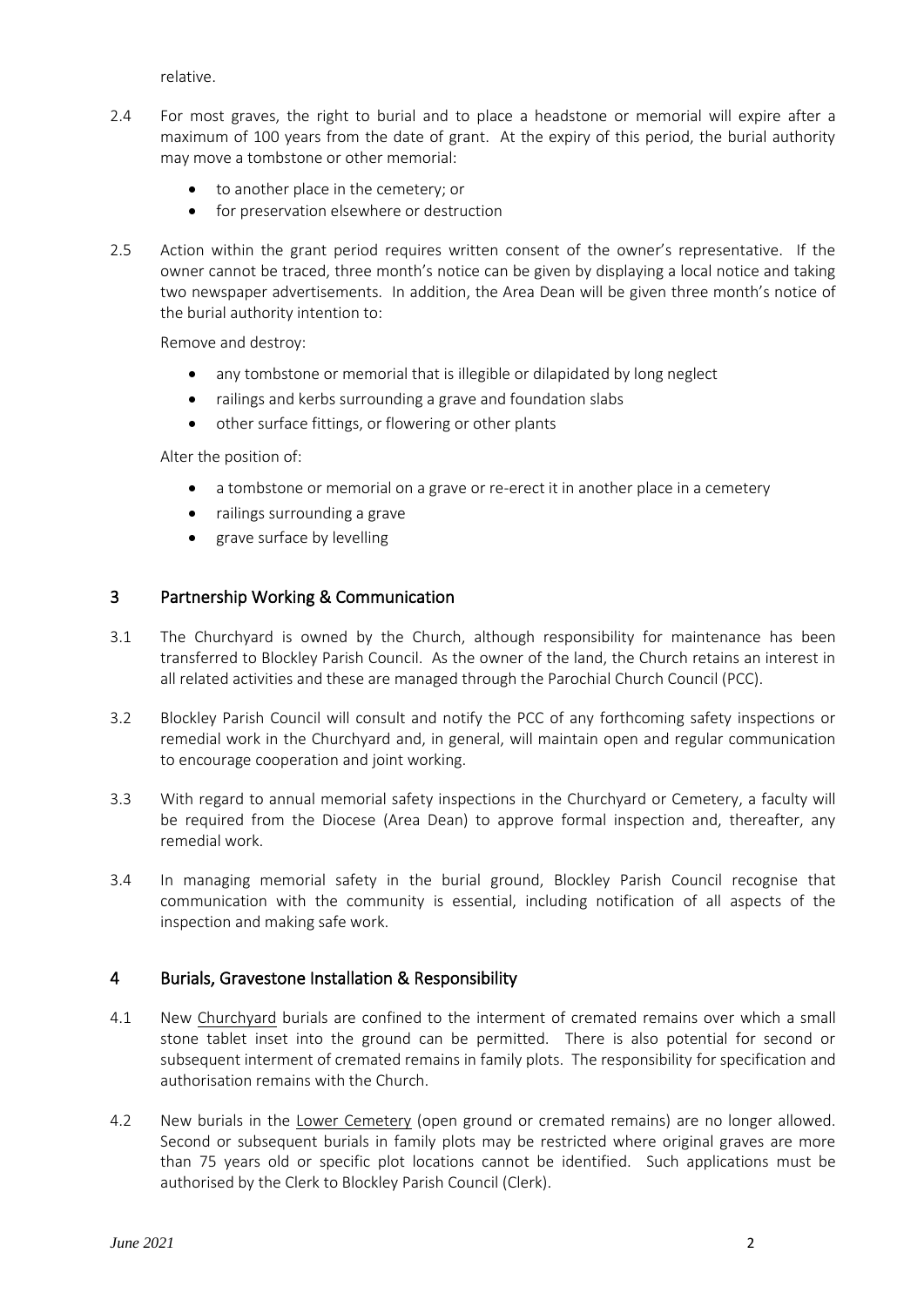- 4.3 No further installation of memorials (other than small, flat, inset tablets) will be permitted in the Lower Cemetery. Application for tablet installation, or the removal or revision to existing gravestones must satisfy design and fitting specifications and be authorised by the Clerk.
- 4.4 Burials in the Upper Cemetery must be authorised by the Clerk to Blockley Parish Council. In addition, the installation, removal or revision to, any gravestone must satisfy design and fitting specifications, and be authorised by the Clerk. (Permitted design and fitting specifications are contained in separate documents).

# 5 Safety Inspections

- 5.1 Blockley Parish Council has delegated burial ground responsibilities to the Burial Board (or lead Councillor) which has the remit to advise on all burial ground safety, maintenance and operations.
- 5.2 The Burial Board (or lead Councillor) will initiate and manage a safety regime comprising:
	- Annual inspection One comprehensive review a year of all headstones, monuments, crosses and similar structures, conducted by nominated council members
	- Routine inspection Monthly general review of Churchyard and Cemetery environment, conducted by the Burial Board or lead councillor
- 5.3 The annual inspection will focus on the stability of structures to test and assess the risk of falling.
- 5.4 The routine monthly inspections will involve a visual inspection of gravestones, together with a general assessment of the environment including trees, shrubs, grassed areas, footpaths and boundary walls to identify hazards, assess the risks, and report remedial requirements to the Council.

## 6 Annual Safety Inspection Process

- 6.1 The intention to conduct an annual safety inspection will be confirmed at a full Parish Council meeting and the dates included in the minutes for display on notice boards. In addition, notices showing the date of inspection will be displayed on notice boards and at the entrances to the Churchyard and Cemetery. Such notices will be displayed for a minimum of 14 days prior to the inspection dates.
- 6.2 On the day of annual inspection, a minimum of two people will be present and these must include the Burial Board chair or lead councillor.
- 6.3 The Churchyard and Cemetery will not be closed during testing, but members of the public will be advised to remain at a safe distance from the working area.
- 6.4 The annual inspection will involve a specific review of all graves, headstones, monuments, crosses and similar structures. The process for every one will be:
	- Details of headstone checked against records
	- Visual inspection and any apparent movement or deterioration noted *(see* 7.1)
	- Hand test *(MoJ Managing Safety of Burial Ground Memorials 2009, paragraph 7)*
	- Movement noted and structure assessed for stability and risk
	- If remedial work required, photograph taken before and after any action
	- If immediate risk the structure will be made safe (removed, staked or laid down)
	- If not immediate risk, consideration of what, when and how remedial work will follow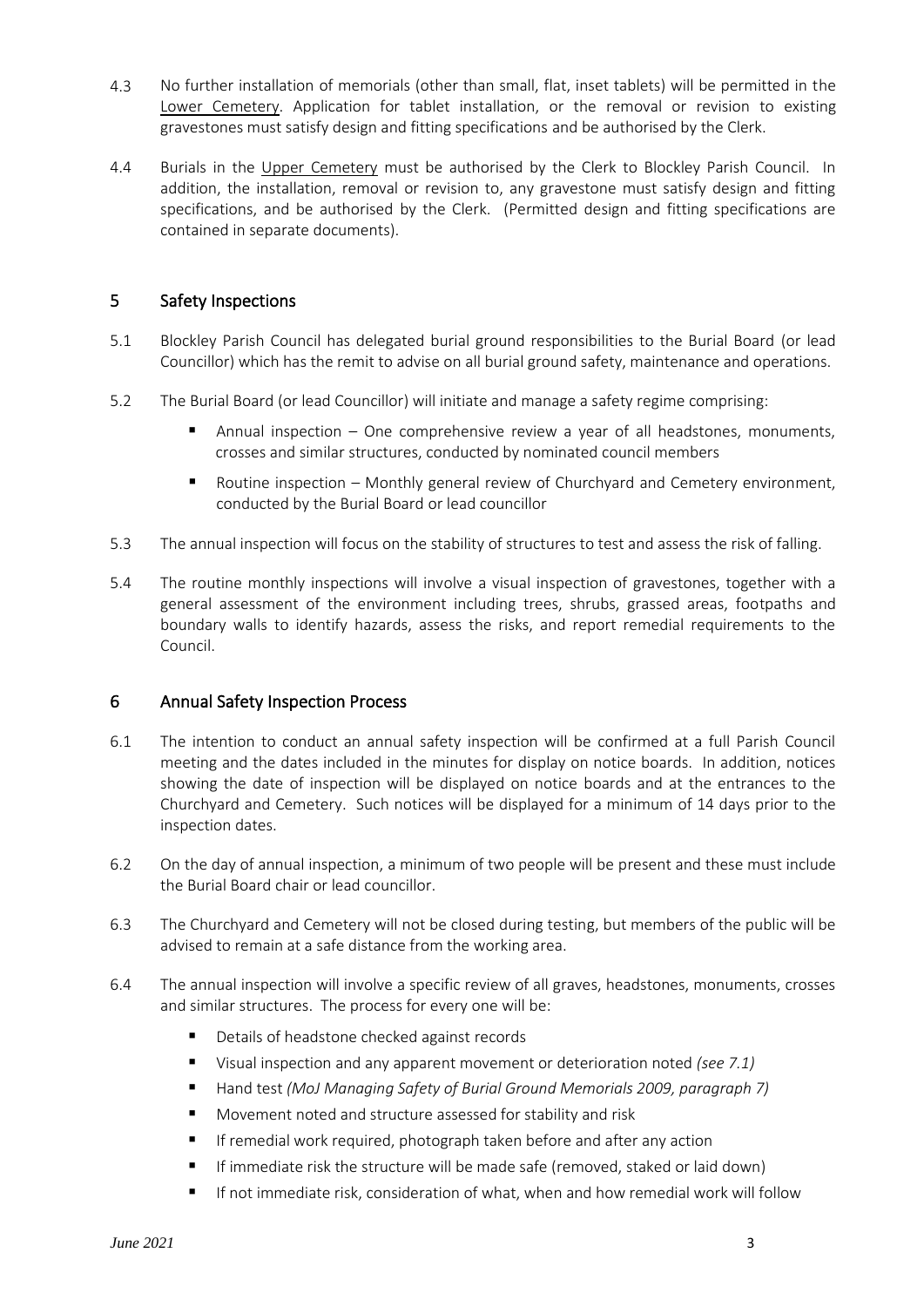- Record a risk category *(see 7.2) and update records*
- 6.5 The outcome of the inspection, together with recommended remedial action, will be reported at a full Parish Council meeting.
- 6.6 Thereafter, results of the inspection will be communicated to the PCC and, for areas of consecrated ground, approval for further action sought from the Area Dean.

#### 7 Inspection Indicators & Risk Category

- 7.1 When undertaking an inspection, the following indicators can help to assess the memorials condition:
	- Is the memorial leaning?
	- Is the memorial rocking?
	- Are the joints intact?
	- Are any cracks apparent?
	- Is it hard or soft stone?
- Are kerbs or other features breaking apart?
- Are foundations intact?
- What are ground conditions like?
- Is there vegetation intrusion?
- 7.2 Following assessment, each grave plot will be allocated a risk category which will be recorded in the inspection record. Categories are:
	- Category 1 Unsafe and requires immediate action
	- Category 2 Unstable but no immediate danger
	- Category 3 Stable

## 8 Remedial Action

- 8.1 If a structure poses an immediate risk (Category 1), it will be removed, staked or laid down; however, such action will be managed so as to minimise disruption to the grave. If moved, revised positioning must avoid creating a secondary hazard.
- 8.2 For unsafe structures that have become illegible or deteriorated to the extent that they are beyond economic repair or recovery, full disposal will generally follow.
- 8.3 For structures that are still legible, efforts will be made to contact relatives to initiate action. In other cases, a stone mason will be engaged to review, recommend remedial action and provide an estimate of costs for approval by the Parish Council.

#### 10 Costs

10.1 Blockley Parish Council needs to ensure that costs for remedial work do not become excessive or disproportionate to spending on other issues throughout the parish. Therefore, the general policy will be that council funding for restoration work necessary for safety reasons will be as follows:

#### Churchyard

- Listed tombs and graves Repairs to be arranged or funded by the PCC
- **E** Graves traceable to family members Relatives requested to pay full cost of repairs
- Graves no longer traceable to family members Parish Council will fund cost of minor repairs (not exceeding £200). Repairs costing more than £200 will be considered on a case by case basis.